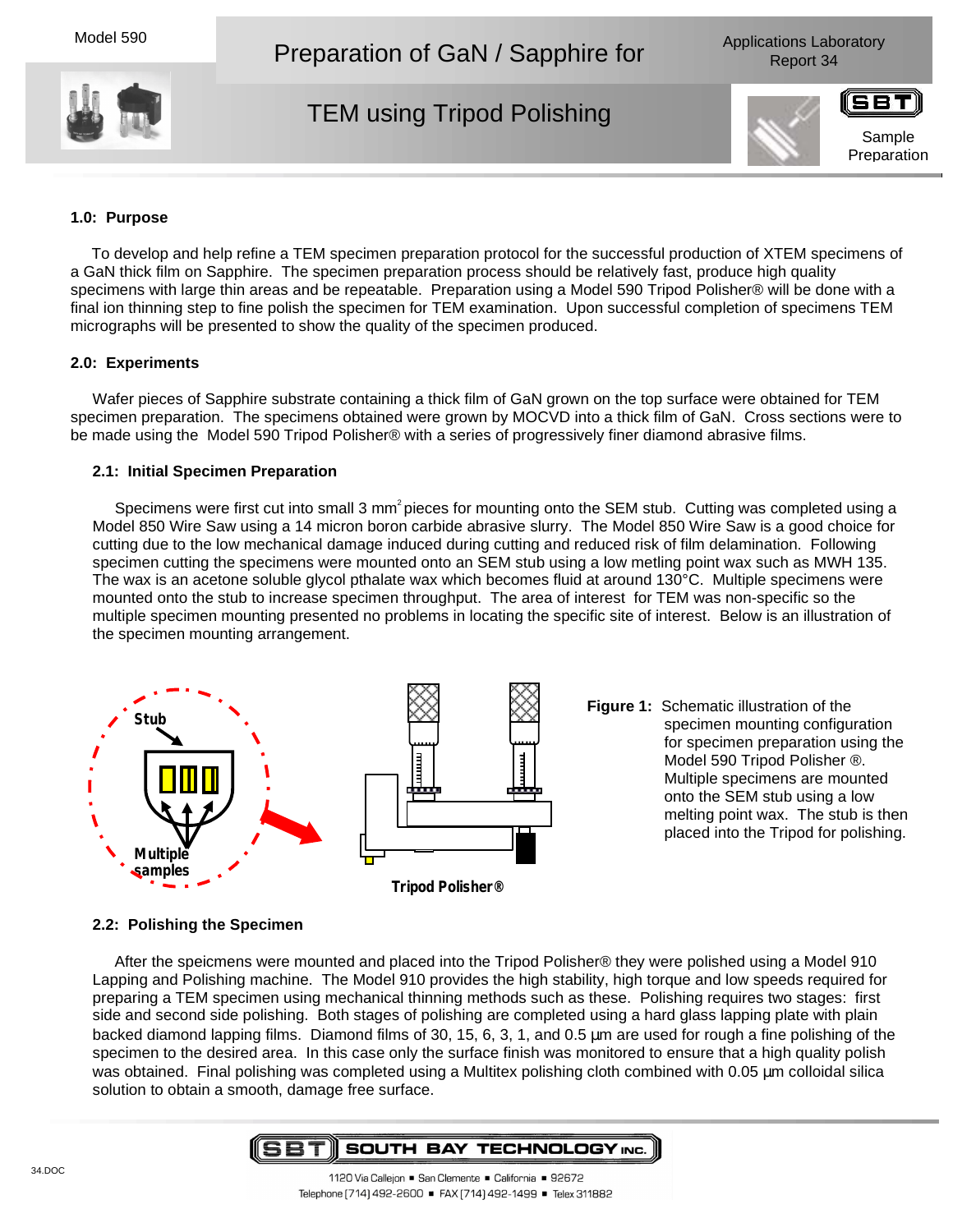Following the first side polish, the specimens are mounted onto a Pyrex stub using the same mounting wax and then polished at a slight angle, known as the "wedge angle". The magnitude of this angle dictates the amount of thin area which will be available from the front edge to the back edge of the specimen. Selecting a proper angle depends both upon how much thin area is desired and the difficulty of the specimen. In this case a wedge angle of approximately 0.5° was used. Using the same progression of diamond films as the first side, the second side of the specimen was prepared to a thickness of less than 10  $\mu$ m.

## **2.3: Calculating Specimen Thickness**

To determine the final thickness of the specimen a relatively easy technique can be employed. During the final stages of polishing (usually starting around 3  $\mu$ m) the Pyrex stub begins to polish. By measuring the distance the specimen is from this polished edge and by calculating the wedge angle, the specimen thickness can be determined in situ during polishing. This helps to determine when to switch abrasive film grits and to help determine the final thickness prior to ion thinning. Below are two schematics and equations that help illustrate this effective technique.



**Figure 2:** Schematic illustrations of the techniques used for measuring specimen thickness. The edge of the Pyrex stub is polished in the final stages of preparation. Measuring the distance from the polished edge and using a simple geometric equation the specimen thickness can be determined.

# **3.0: Results**

Using the Tripod Polisher® for preparation followed by a brief ion thinning step, good TEM specimens can be obtained using this technique. Below is a TEM image of a cross section prepared by this method, illustrating a GaN film on a Sapphire substrate. Both the Sapphire and GaN film are electron transparent over a wide range. The image was taken at low magnification. The total specimen preparation time was approximately 3 hours, with ion thinning comprising over half of that time. Total preparation time of the Tripod Polisher® was about 1.5 hours.